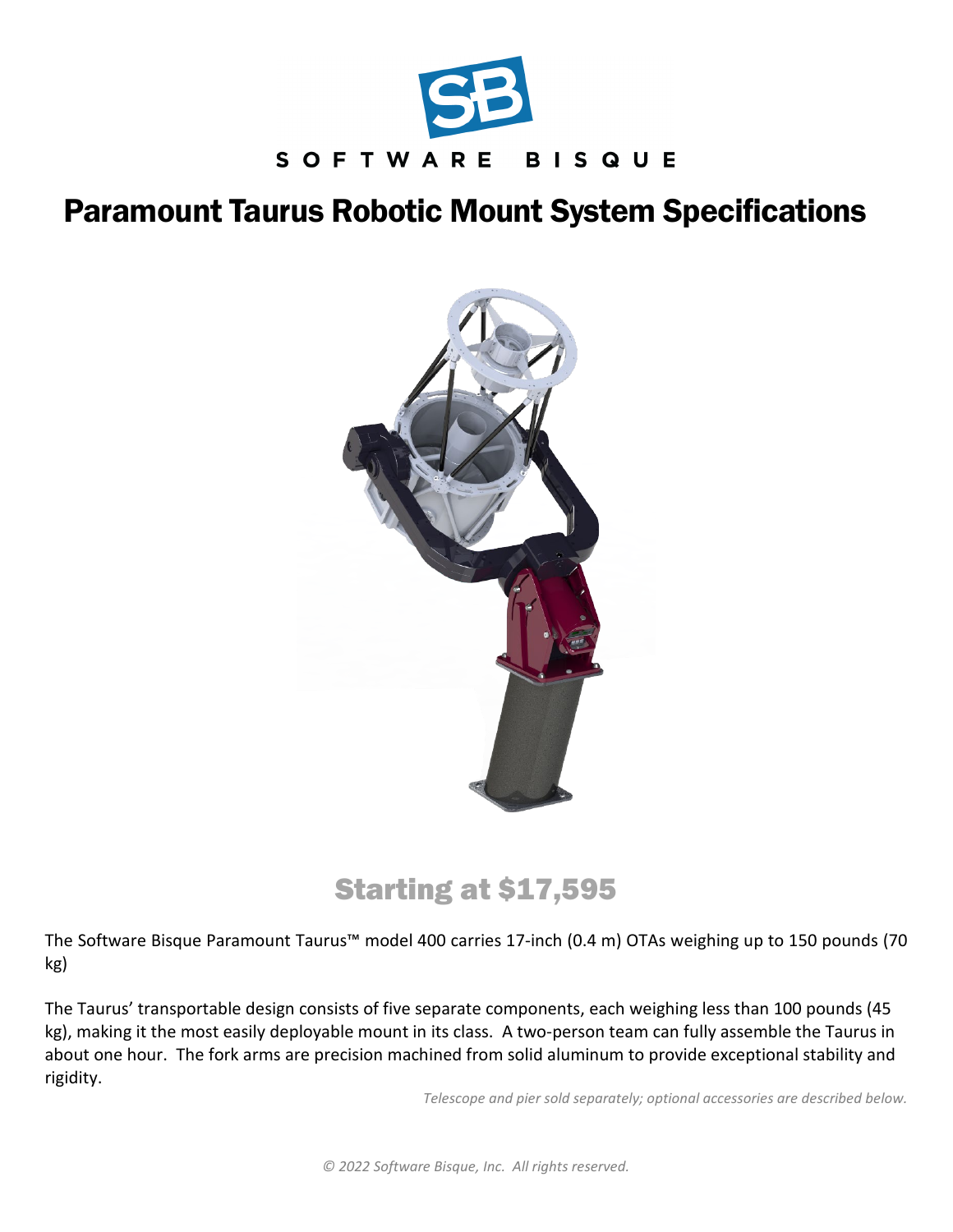| ▄                                                       | <b>Critical Features and Performance Specifications</b>                                                                                                                                                               |                                                                                                                                                                                                                                                                                                                                                                                                                                                                                                                                                                                       |
|---------------------------------------------------------|-----------------------------------------------------------------------------------------------------------------------------------------------------------------------------------------------------------------------|---------------------------------------------------------------------------------------------------------------------------------------------------------------------------------------------------------------------------------------------------------------------------------------------------------------------------------------------------------------------------------------------------------------------------------------------------------------------------------------------------------------------------------------------------------------------------------------|
| Category                                                | <b>Feature/Specification</b>                                                                                                                                                                                          | <b>Details</b>                                                                                                                                                                                                                                                                                                                                                                                                                                                                                                                                                                        |
| <b>Control</b><br>software                              | The Paramount Software Suite includes<br>the world's most powerful observatory<br>control software, which means you will<br>enjoy the benefits of increased<br>productivity and ease of use, right out of<br>the box. | The Paramount Software Suite includes<br>TheSky Imaging edition, the Dome module,<br>the Multi-OS and Six License Add On. The<br>software suite is compatible with macOS,<br>Windows, Linux (ARM64, ARM32, and<br>x86_64 architectures).                                                                                                                                                                                                                                                                                                                                              |
| <b>All-sky pointing</b><br>accuracy                     | 10 arcseconds or less with optional<br>on-axis absolute encoders<br>20 arcseconds or less without on-axis<br>absolute encoders                                                                                        | In theory, the Paramount can point your<br>telescope under well under one arcsecond<br>(the limit of the control system's encoders).<br>In practice, you should expect to achieve<br>repeatable and quantifiable pointing<br>accuracies at or below 20 arcseconds RMS<br>by employing the TPoint Telescope Pointing<br>Analysis software.<br>The bottom line is that a Paramount with<br>TheSky Professional Edition and the TPoint<br>Module, when used in conjunction with a<br>well-mounted payload with a fixed mirror<br>optical tube delivers exceptional pointing<br>accuracy. |
| <b>Backlash</b>                                         | Negligible                                                                                                                                                                                                            | The spring-loaded worm-to-gear interface<br>has virtually zero backlash in both the right<br>ascension and declination axis.                                                                                                                                                                                                                                                                                                                                                                                                                                                          |
| <b>Nightly startup</b>                                  | Optional on-axis absolute encoders<br>$\bullet$<br>ensure the mount is always ready to<br>use.<br>Incremental encoders: home,<br>$\bullet$<br>calibrate and start imaging                                             | The Paramount with TPoint and ProTrack<br>can be restarted (powered off then on) with<br>virtually identical pointing and tracking<br>accuracy from session to session.                                                                                                                                                                                                                                                                                                                                                                                                               |
| <b>Tracking</b><br>performance<br>and periodic<br>error | With the optional on-axis absolute<br>$\bullet$<br>encoders, periodic error is<br>automatically removed and is<br>negligible.                                                                                         |                                                                                                                                                                                                                                                                                                                                                                                                                                                                                                                                                                                       |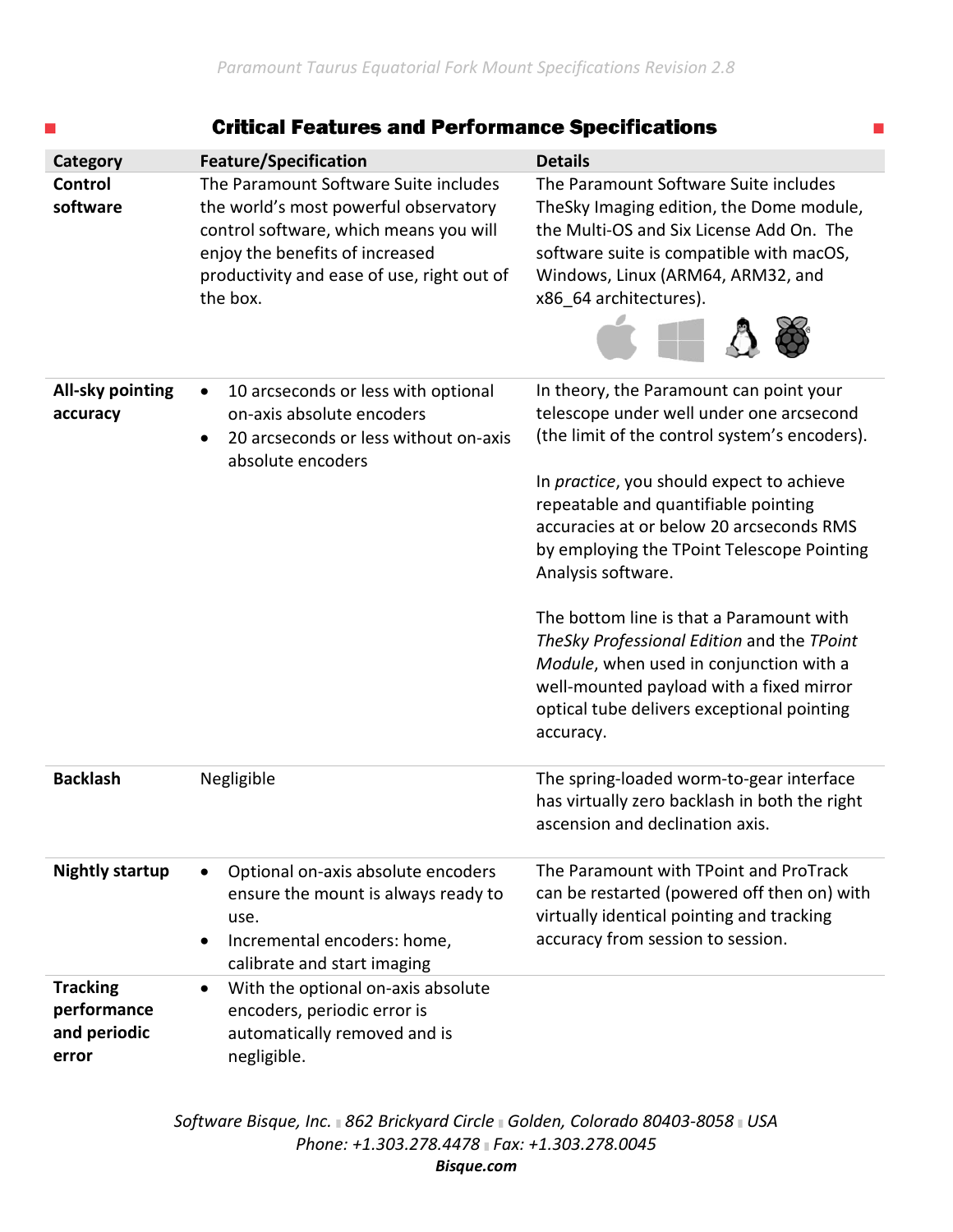*Paramount Taurus Equatorial Fork Mount Specifications Revision 2.8*

| Category | <b>Feature/Specification</b>                                                                                                              | <b>Details</b>                                                                                                                                                                                                                                                                                                        |
|----------|-------------------------------------------------------------------------------------------------------------------------------------------|-----------------------------------------------------------------------------------------------------------------------------------------------------------------------------------------------------------------------------------------------------------------------------------------------------------------------|
|          | Without on-axis absolute encoders<br>the worm wheel has seven (7)<br>arcseconds or less peak-to-peak<br>periodic error before correction. | The peak-to-peak periodic error for the<br>Paramount right ascension gear is seven (7)<br>arcseconds or less, before periodic error<br>correction.                                                                                                                                                                    |
|          |                                                                                                                                           | The typical periodic error after periodic<br>error correction is applied is one (1)<br>arcsecond peak-to-peak or less. This means<br>the tracking errors that are the result of the<br>worm rotating are generally less than the<br>errors introduced by atmospheric<br>turbulence (local seeing) and are negligible. |
|          |                                                                                                                                           | Coupled TPoint's tracking correction<br>technology, called ProTrack™, the<br>Paramount can acquire pinpoint stars in<br>relatively long, unguided photos, even at<br>moderate focal lengths.                                                                                                                          |

## **Technical Specifications**

| Component                                         | <b>Specification</b>                        | <b>Details</b>                                                                                                                                                                                                          |  |
|---------------------------------------------------|---------------------------------------------|-------------------------------------------------------------------------------------------------------------------------------------------------------------------------------------------------------------------------|--|
| <b>Design</b>                                     | Equatorial fork                             | The equatorial fork design offers<br>through-the-meridian tracking.                                                                                                                                                     |  |
| <b>Composition</b>                                |                                             |                                                                                                                                                                                                                         |  |
| <b>Body and gears</b>                             | 6061 and 6063 aluminum                      | All mechanical components are                                                                                                                                                                                           |  |
| Worm gear                                         | <b>Brass</b>                                | manufactured and assembled in                                                                                                                                                                                           |  |
| <b>Counterweights and</b><br>counterweight shafts | Stainless steel                             | Golden, Colorado, USA.                                                                                                                                                                                                  |  |
| <b>Fasteners</b>                                  |                                             | The only non-metal components are<br>the worm block adjustment access<br>hole covers, Delrin <sup>™</sup> washers on the<br>altitude axis retaining knobs, and<br>the knob on the end of the hand<br>paddle's joystick. |  |
| <b>Control system electronics</b>                 | MKS 5000 dual axis motion<br>control system | Software Bisque's fourth-generation<br>dual-axis motion control system<br>features:<br>USB PC-to-mount interface for<br>high-speed communication with<br>TheSky Imaging edition                                         |  |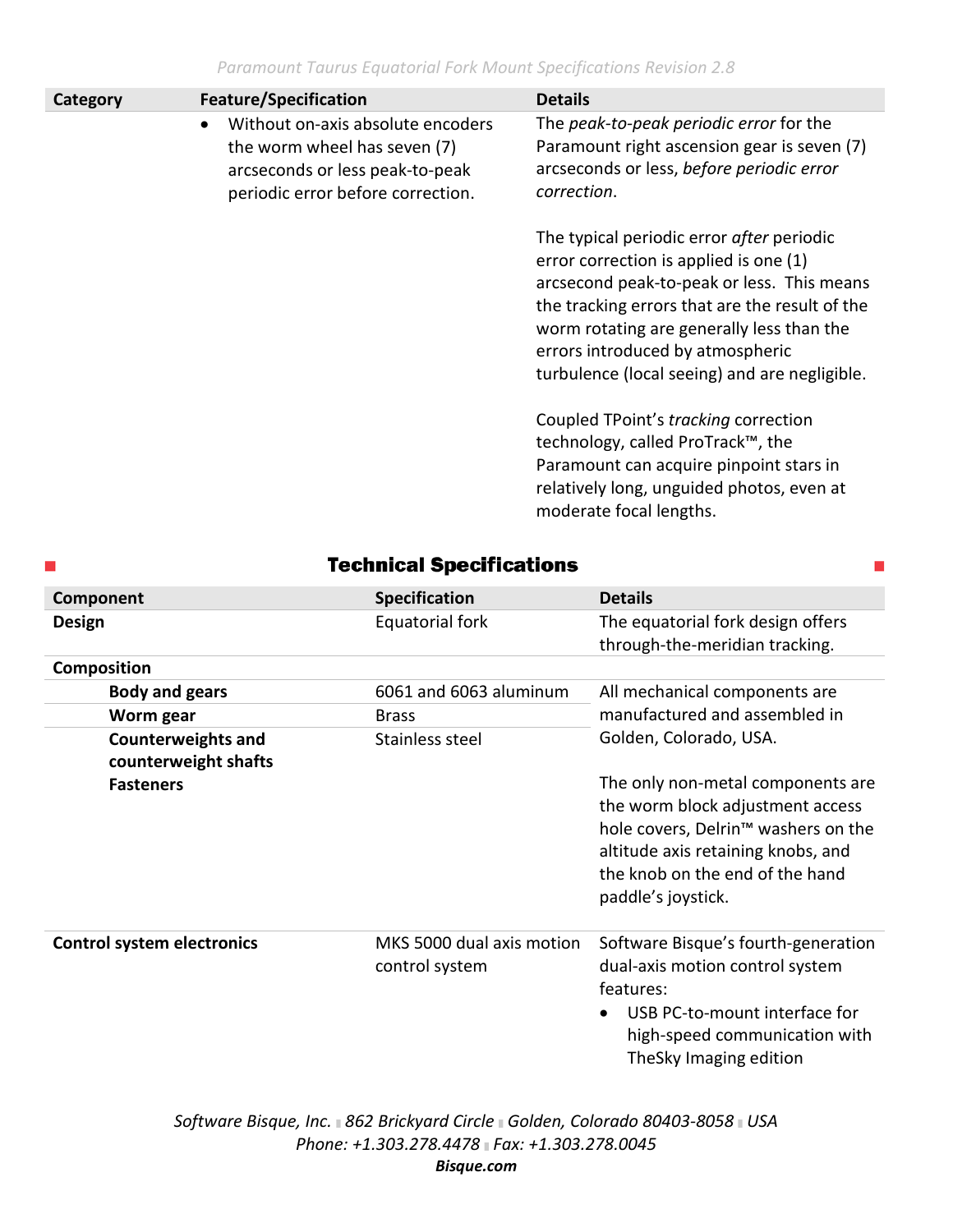### **Component Component Component Component Component Component Component Component Component Component Component Component Component Component Component Component Component Component Compo**



*Software Bisque's MKS 5000 dual-axis control system electronics.*

- LED and audible feedback for startup, homing, and error conditions
- Integrated internal wiring for all mount electronics
- Two-port USB hub on the Instrument Panel (near your equipment)
- Tracking and "in-progress slews" are immediately stopped in the event the mount's payload encounters a fixed object, such as the side of the pier
- Power supply: Max power output: 221W Max, 4.6A, +48V, Input: 100-240VAC ~50/60HZ
- Field-upgradable firmware
- Hand controller features an integrated mini-joystick controller and configurable fiveposition rate switch that allows single-handed mount control, an integrated bright red LED flashlight, a "hang anywhere" cable loop and 15-foot coiled hand paddle-to-mount cable
- For mounts without on-axis absolute encoders, programmable periodic error correction with periodic error curve fitting included with TheSky Imaging edition
- Built-in 'ST-4 standard' autoguider port on the Instrument Panel.
- Temperature-compensated internal oscillator precise to better than one part in 10 million to ensure accurate tracking rates over a wide temperature range
- Built-in temperature sensor that allows the slew rate to be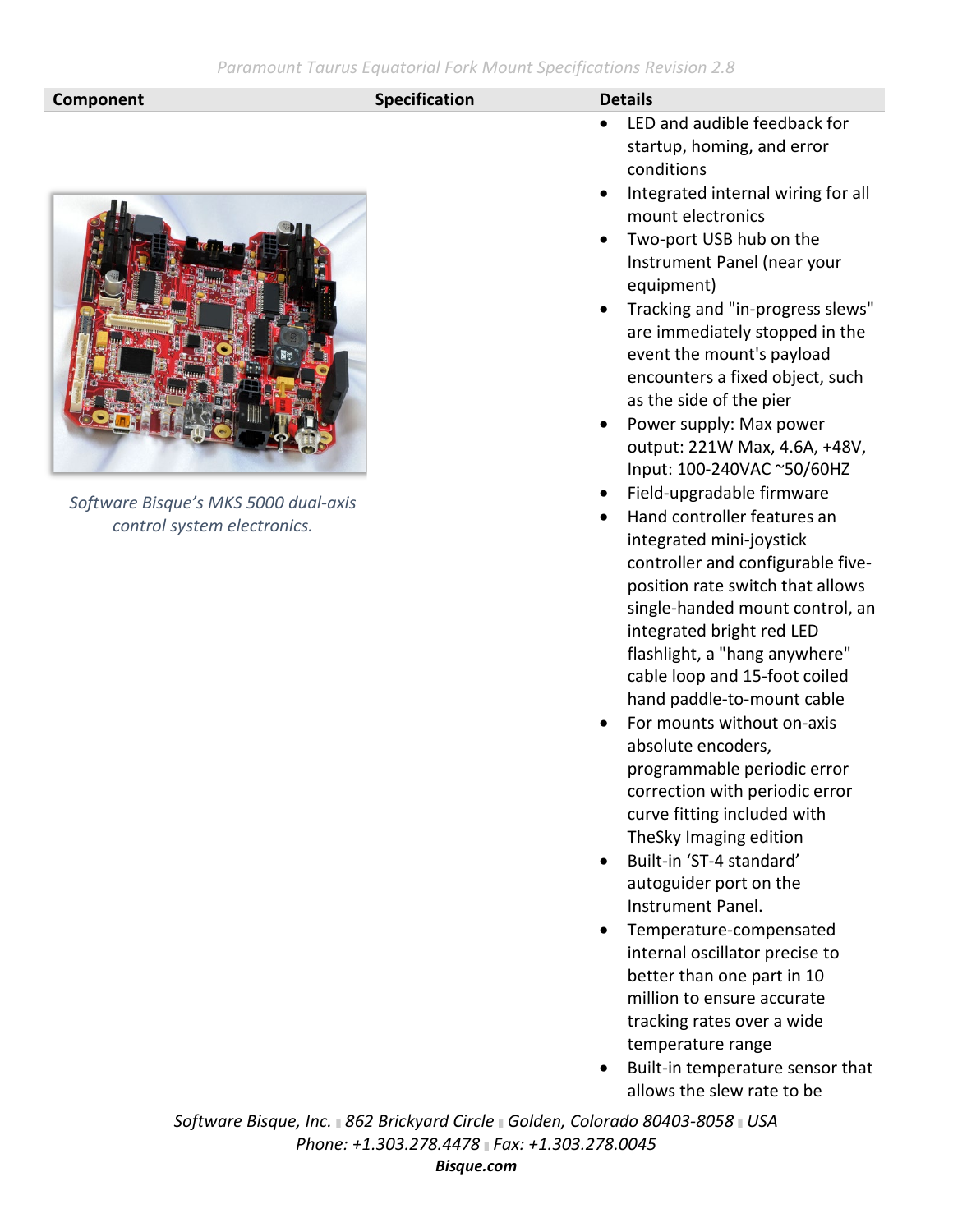| Component                                                                                          | <b>Specification</b>                                         | <b>Details</b>                                                                                                                                                                                                                                                                                                                                                                                                                                                                                                                                                                                                                                                                    |  |
|----------------------------------------------------------------------------------------------------|--------------------------------------------------------------|-----------------------------------------------------------------------------------------------------------------------------------------------------------------------------------------------------------------------------------------------------------------------------------------------------------------------------------------------------------------------------------------------------------------------------------------------------------------------------------------------------------------------------------------------------------------------------------------------------------------------------------------------------------------------------------|--|
|                                                                                                    |                                                              | automatically reduced when the<br>temperature drops<br>Soft "reboot" capability. This<br>$\bullet$<br>means that the control system<br>can be restarted through<br>software and does not have to<br>be manually turned off, then on                                                                                                                                                                                                                                                                                                                                                                                                                                               |  |
| <b>Motors</b><br>Brushless servo motors offer long life and reliable<br>operation. Photo © Teknic. | Single stack NEMA 23<br><b>Brushless DC Servo</b><br>motors. | All moving parts are on bearing<br>$\bullet$<br>surfaces and provide reliable<br>operation that is suitable for all-<br>night, every-clear-night use.<br>Fast slew speeds and consistent<br>torque at all slew rates. Though<br>good balance is always<br>recommended, the Paramount<br>can slew or track several foot-<br>pounds out of balance. You'll<br>spend less time fiddling with the<br>telescope and more time<br>acquiring data.<br>FEA designed with sintered<br>Neodymium-Iron-Boron<br>permanent magnet (no plastic)<br>for optimal performance.<br>Optimized thermal design meets<br>continuous high-torque<br>demands.<br>Smooth rotation and quiet<br>operation. |  |
| Work area illumination                                                                             | Hand paddle LED                                              | A built-in red LED on the hand<br>paddle doubles as a flashlight that<br>can be helpful during nightly setup<br>tasks.                                                                                                                                                                                                                                                                                                                                                                                                                                                                                                                                                            |  |
| <b>Accessories included</b>                                                                        |                                                              | 48V DC power supply, PC-to-mount<br>USB cable, hand paddle, fork arm<br>counterweight shaft and 10 pounds<br>(4.5 kg) of fork-arm counterweights,<br>TheSky Imaging for macOS, Linux<br>(ARM32, ARM64, and x86_64                                                                                                                                                                                                                                                                                                                                                                                                                                                                 |  |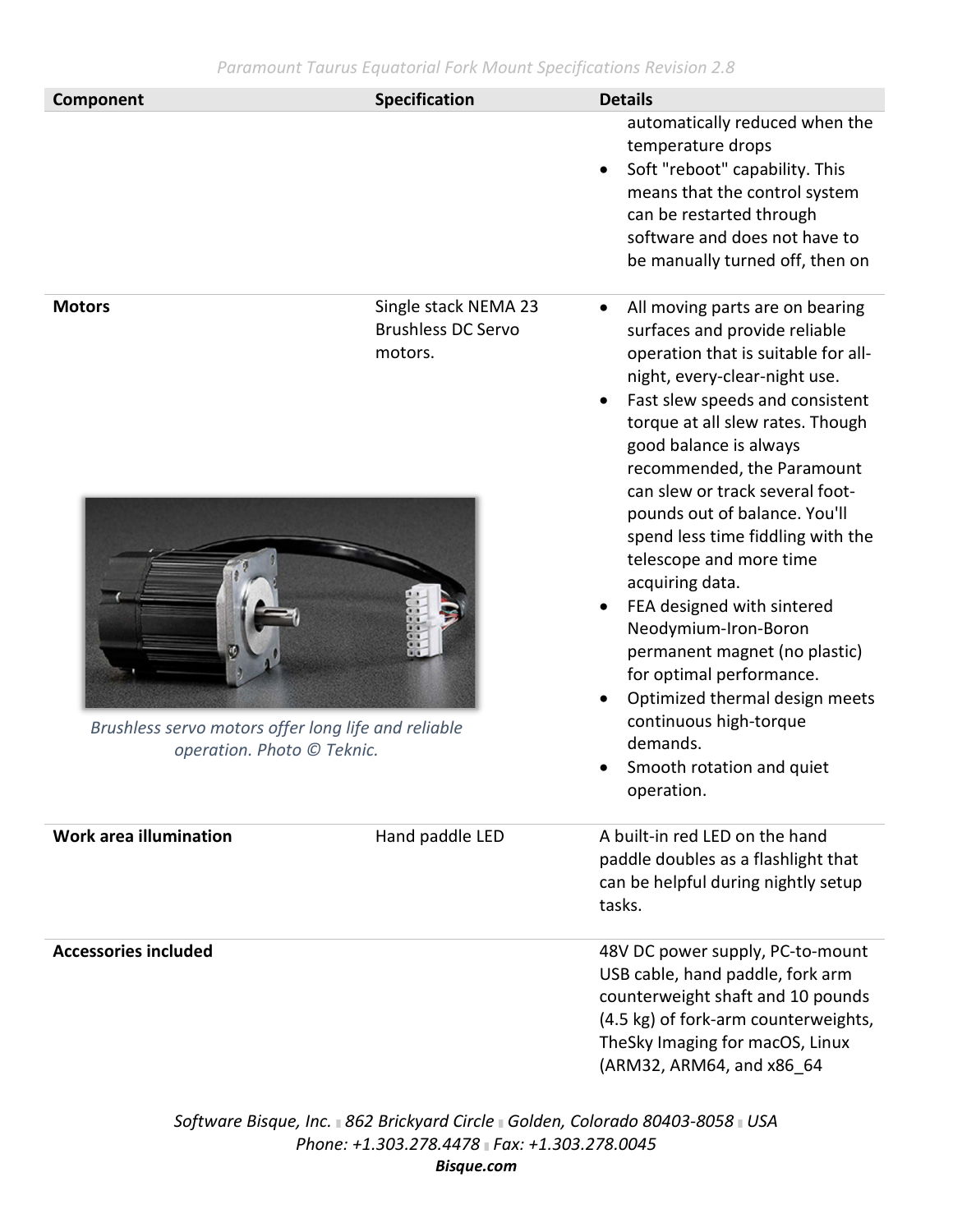| Component                 | <b>Specification</b>                                   | <b>Details</b>                                                                                                                                                                                                     |
|---------------------------|--------------------------------------------------------|--------------------------------------------------------------------------------------------------------------------------------------------------------------------------------------------------------------------|
|                           |                                                        | architectures), bubble level, hex<br>wrench set.                                                                                                                                                                   |
| Through-the-mount cabling | All the control system<br>cabling is routed internally | Built-in cable conduits allow<br>additional custom cables to be<br>routed through the mount and up<br>the fork arms.                                                                                               |
| Wi-Fi control             | Wireless mount operation                               | The built-in WiSky control module<br>allows the Paramount to be<br>controlled wirelessly from an<br>Internet-ready computer and<br>TheSky Imaging edition, or with an<br>iPhone or iPad running TheSky for<br>iOS. |

| a.                                    | <b>Physical Specifications</b>                                                                                                                                       |
|---------------------------------------|----------------------------------------------------------------------------------------------------------------------------------------------------------------------|
| <b>Equipment capacity</b>             | 150 lb. (70 kg) total instrument capacity.                                                                                                                           |
| <b>Equatorial wedge polar</b><br>axis | Polar axis can be adjusted from 0° to 58° using a built-in ratcheting altitude<br>mechanism. A custom mounting pedestal can be manufactured for higher<br>latitudes. |
| <b>Tracking past meridian</b>         | The equatorial fork design permits tracking objects up to six (6) hours beyond<br>the meridian.                                                                      |
| <b>Gears</b>                          | Research-grade 11.5 in. (29 cm) 776-tooth aluminum right ascension<br>$\bullet$<br>gear.<br>10 in. (25 cm) 420-tooth aluminum declination gear.                      |
| <b>Construction</b>                   | 10 in. diameter right ascension tube.<br>5 in. diameter right ascension shaft.                                                                                       |
| <b>Bearings</b>                       | 8 in. (20 cm) with 3/4 in. cross section in right ascension.<br>٠<br>8 in. (20 cm) declination axis.<br>$\bullet$                                                    |
| <b>Fork arms</b>                      | Machined 6061 aluminum with internal lightening.                                                                                                                     |
|                                       | The fork can accommodate a single or multiple OTAs with an outer diameter<br>of 14 in. (36 cm) up to 22 in. (55 cm).                                                 |
| <b>Integrated mount base</b>          | Measures approximately 14 in. x 12 in. (36 cm x 30 cm) with 27 in. (43 cm) tall<br>wedges.                                                                           |
|                                       | Software Bisque, Inc. 362 Brickyard Circle Golden, Colorado 80403-8058 JUSA<br>Phone: +1.303.278.4478 Fax: +1.303.278.0045<br>Bisque.com                             |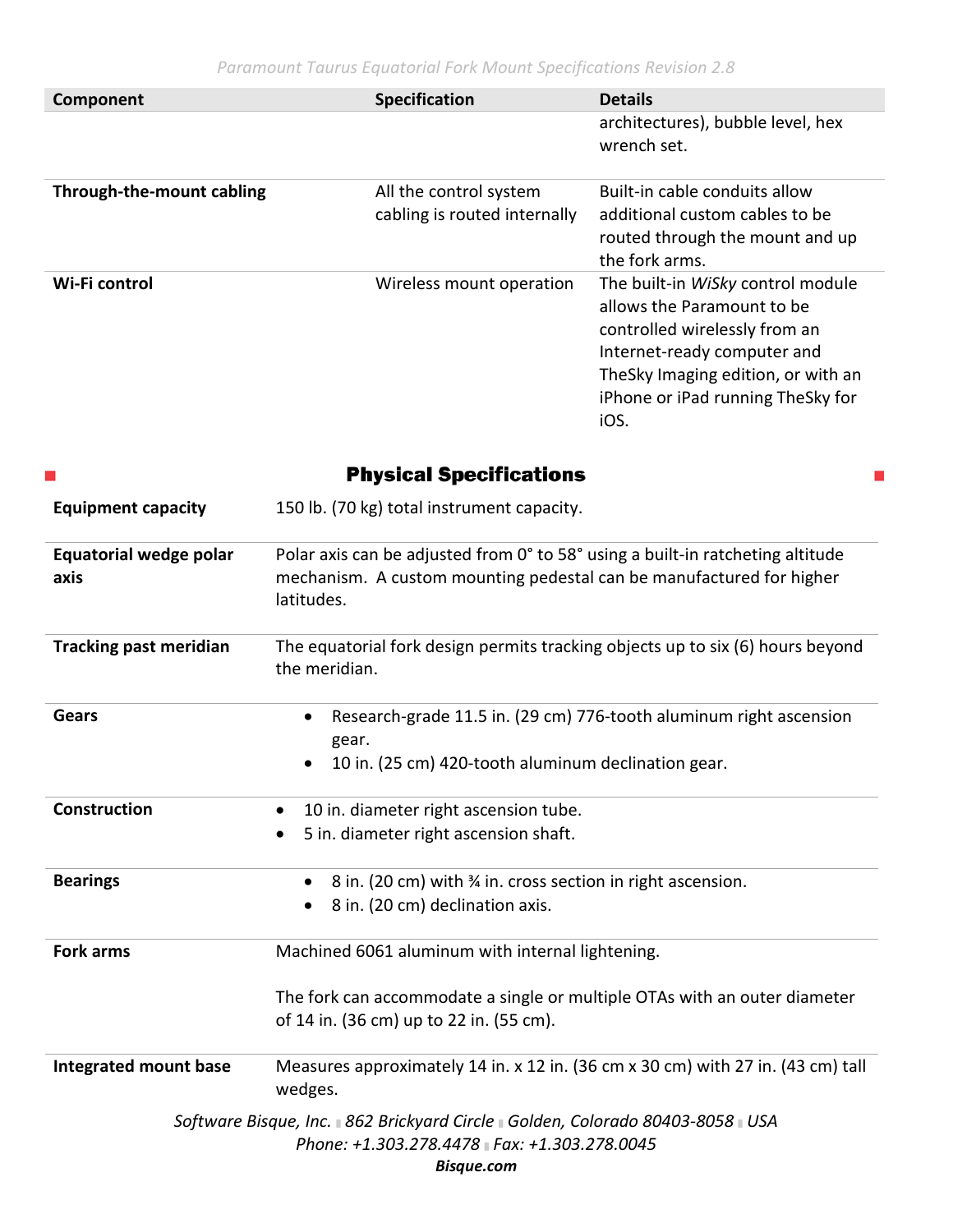| Altitude adjustment       | 3/4-inch threaded adjuster with thrust bearings for smooth operation.                                                                                                                                                                                                                                                                                                                                                                                                                                                                                                                                                                             |
|---------------------------|---------------------------------------------------------------------------------------------------------------------------------------------------------------------------------------------------------------------------------------------------------------------------------------------------------------------------------------------------------------------------------------------------------------------------------------------------------------------------------------------------------------------------------------------------------------------------------------------------------------------------------------------------|
| <b>Azimuth adjustment</b> | Mechanical, rotating push system with plus or minus 2.5° maximum<br>adjustment.                                                                                                                                                                                                                                                                                                                                                                                                                                                                                                                                                                   |
| <b>Maximum slew speed</b> | 3.5 degrees per second in both axes. The factory default of 80% maximum<br>slew rate works well with most payloads over a wide range of temperatures.<br>Paramount mounts can slew at the maximum slew rate with a balanced<br>payload that is approximately 50% or less of the total rated capacity, when<br>the spring plunger pressure adjusted to factory standards at moderate<br>ambient temperatures.                                                                                                                                                                                                                                      |
|                           | As the mass of the payload increases, and/or the ambient temperature<br>decreases, the mount may not be able to maintain maximum slew speeds.<br>When near or above the stated capacity of the mount, or during cold<br>temperature operation, slower maximum slew speeds and lower<br>accelerations are required.                                                                                                                                                                                                                                                                                                                                |
| Weight                    | The total weight of the mount is approximately 142 lb. (65 kg).                                                                                                                                                                                                                                                                                                                                                                                                                                                                                                                                                                                   |
|                           | The mount breaks down into five separate components (not including the<br>optional mounting base, see the Components diagram below for details) and<br>can be assembled by a two-person team in about one hour.                                                                                                                                                                                                                                                                                                                                                                                                                                   |
| On-axis absolute encoders | Renishaw on-axis absolute encoders with 50 nanometer resolution tape<br>provides better than 0.1 arcsecond resolution on each axis.                                                                                                                                                                                                                                                                                                                                                                                                                                                                                                               |
|                           | Model 400: optional                                                                                                                                                                                                                                                                                                                                                                                                                                                                                                                                                                                                                               |
| <b>OTA mounting</b>       | OTA mounting is aided by a built-in ratcheting system in the wedge. The OTA<br>can be attached when the forks are horizontal, so that adjusting the fork<br>spacing, attaching the OTA, and balancing the payload can be accomplished<br>before raising the polar axis. The mechanical ratcheting system in the wedge<br>allows the entire payload to be incrementally stepped up in six-degree<br>increments. Once the mount's polar axis is approximately aligned, TheSky's<br>Accurate Polar Alignment feature, coupled with the mount's mechanical fine-<br>tuning mechanism, assure the mount is precisely aligned to the refracted<br>pole. |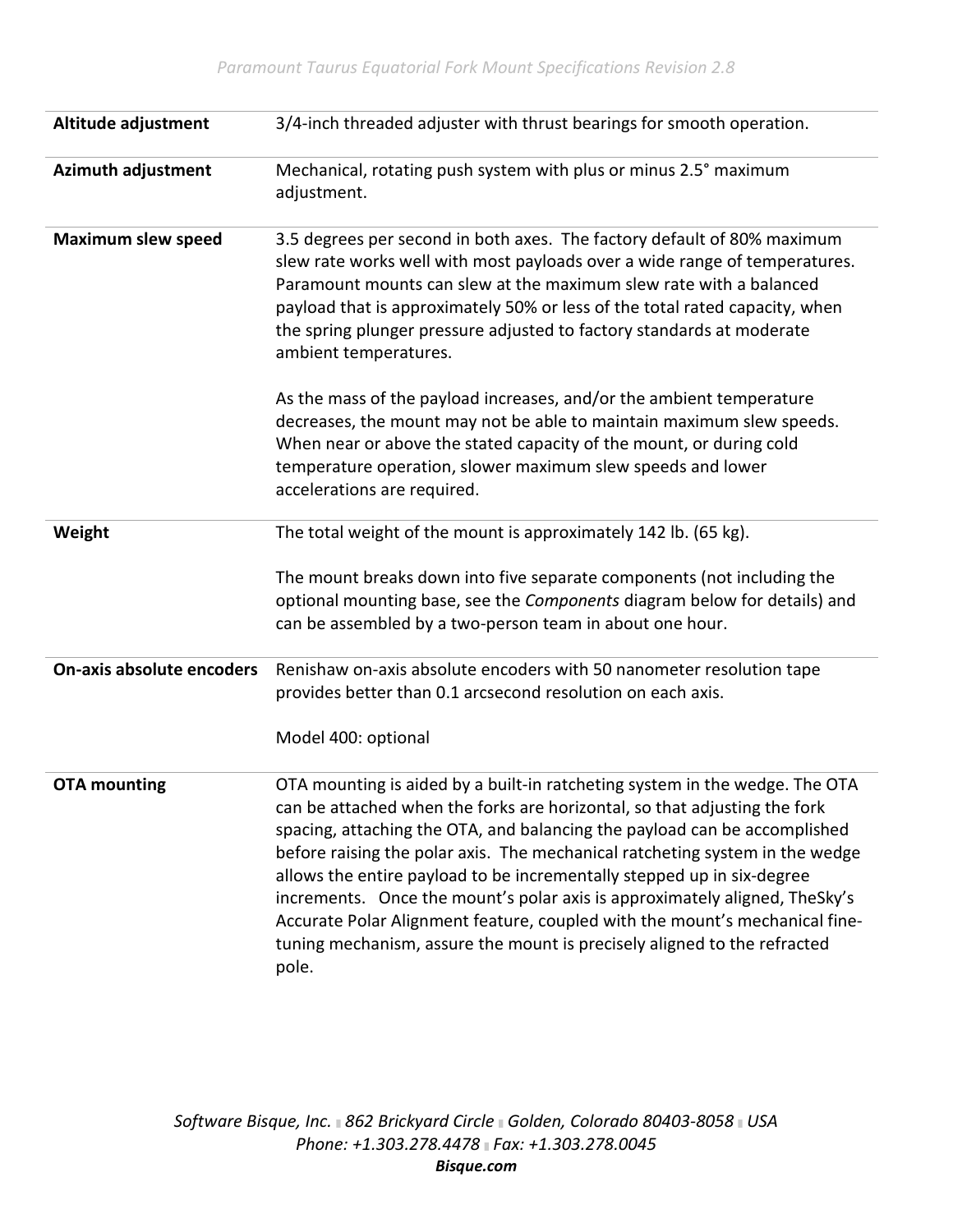

*Fork arms can be placed horizontally to make mounting and balancing the optical tube assembly simpler.*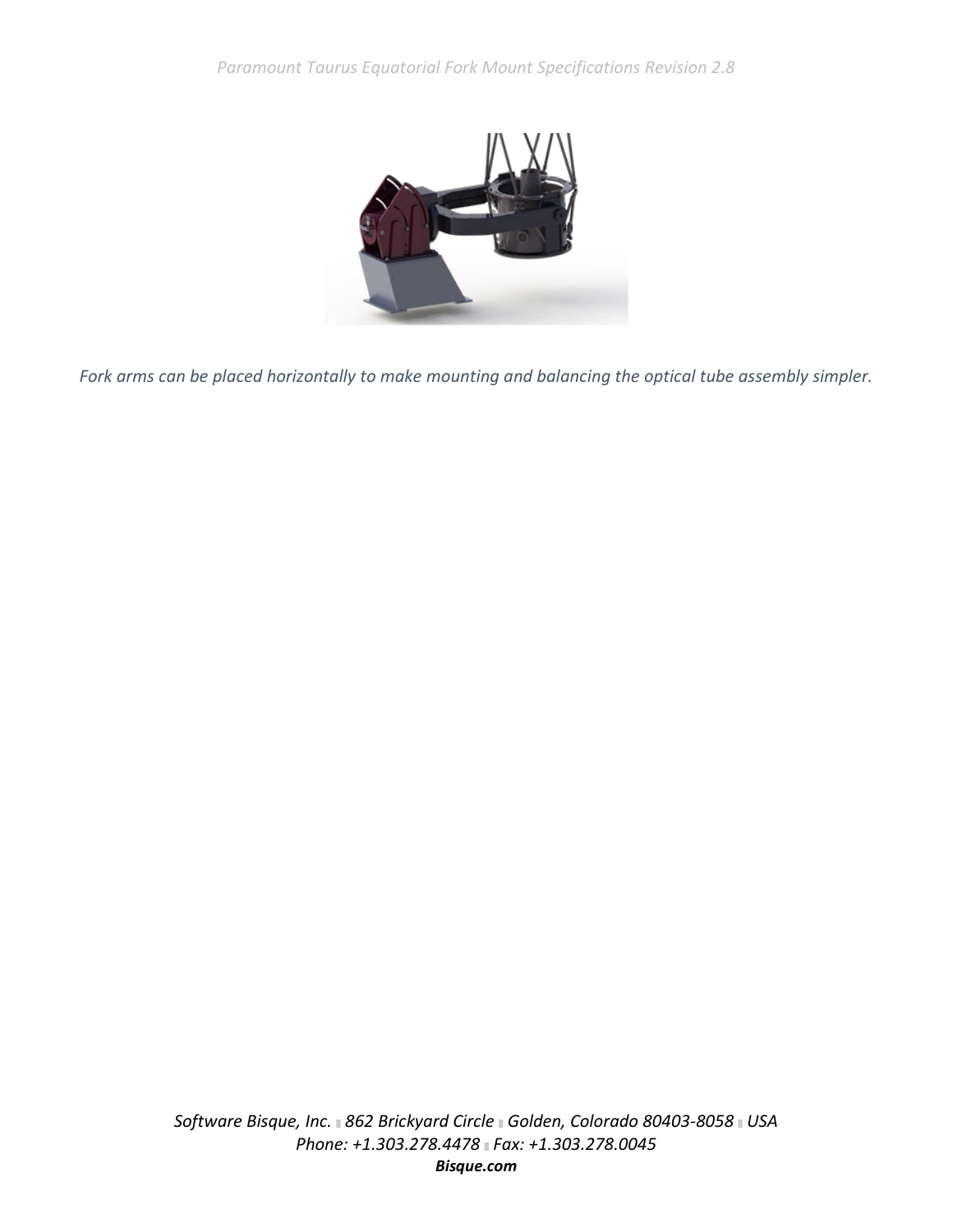## **Components**



\*angled pier not shown